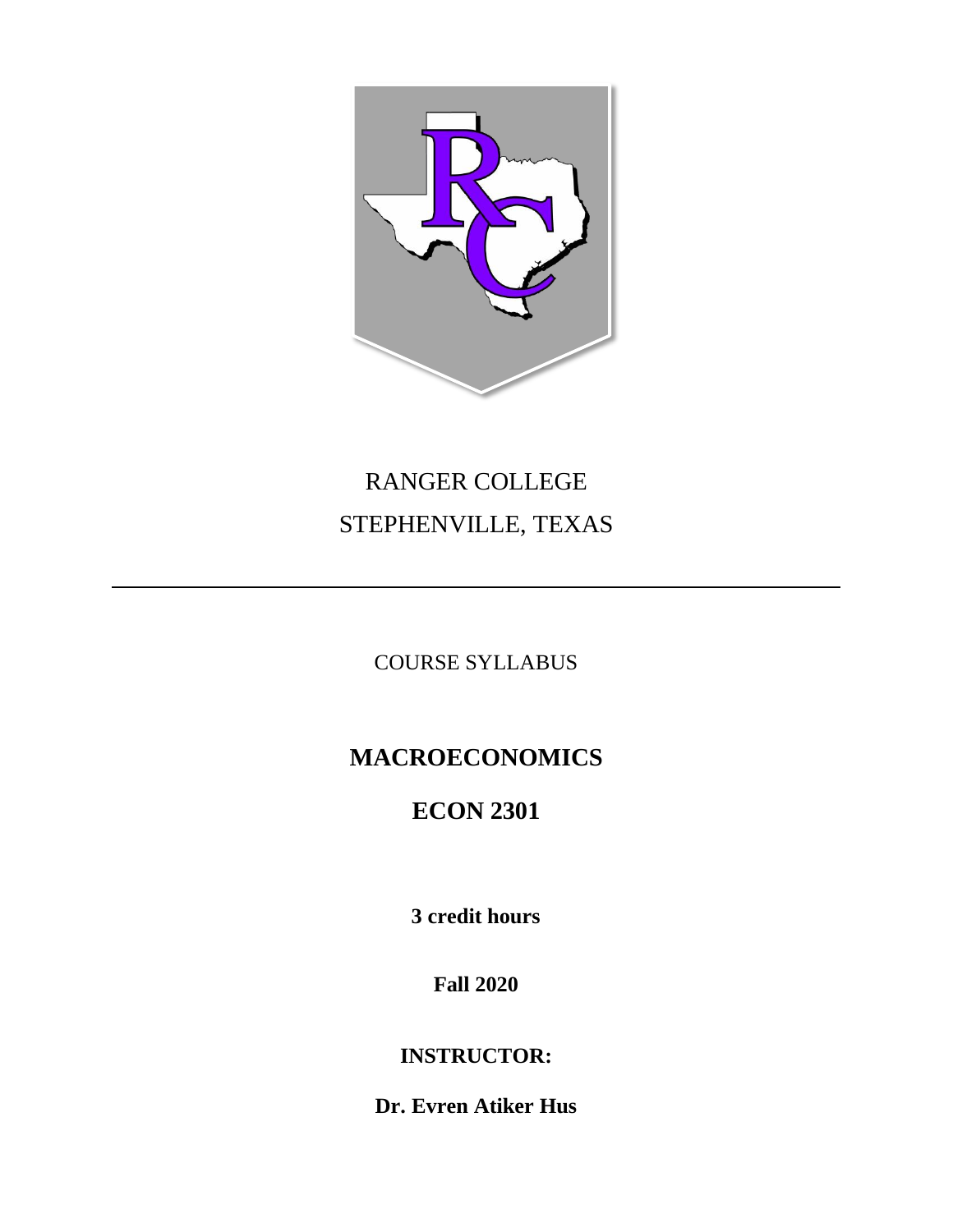INSTRUCTOR: Dr. Evren Atiker Hus EMAIL: ehus@rangercollege.edu OFFICE: Erath Campus PHONE: HOURS:

#### **I. Texas Core Curriculum Statement of Purpose**

Through the Texas Core Curriculum, students will gain a foundation of knowledge of human cultures and the physical and natural world, develop principles of personal and social responsibility for living in a diverse world, and advance intellectual and practical skills that are essential for all learning.

#### **II. Course Description**

History, development, and application of macroeconomic theory underlying the production, distribution, and exchange of goods and services including the utilization of resources, analysis of value and prices, national income analysis, fiscal policies, monetary and banking theory and policy, distribution of income, labor problems, international economics, and economics systems. Attention given to the application of economic principles to economic problem.

#### **III. Required Background or Prerequisite**

There are no prerequisites for this course, but ability to use basic algebra and a desire to learn about the aggregate economy will be helpful.

#### **IV. Required Textbook and Course Materials**

Lumen Waymaker Microeconomics. Paul Solman, Crash Course Economics and lecture videos for selected chapters (also available in Blackboard). Student handouts for practice problems.

#### **V. Course Purpose**

The macroeconomic study, as an academic transfer course, will allow the student to examine the impact of individual and collective economic activity on the modern-day economy. Emphasis will be placed on basic macroeconomic principles which provide the foundation for the life-long process of making economic decisions which enhance the quality of life for an economic society.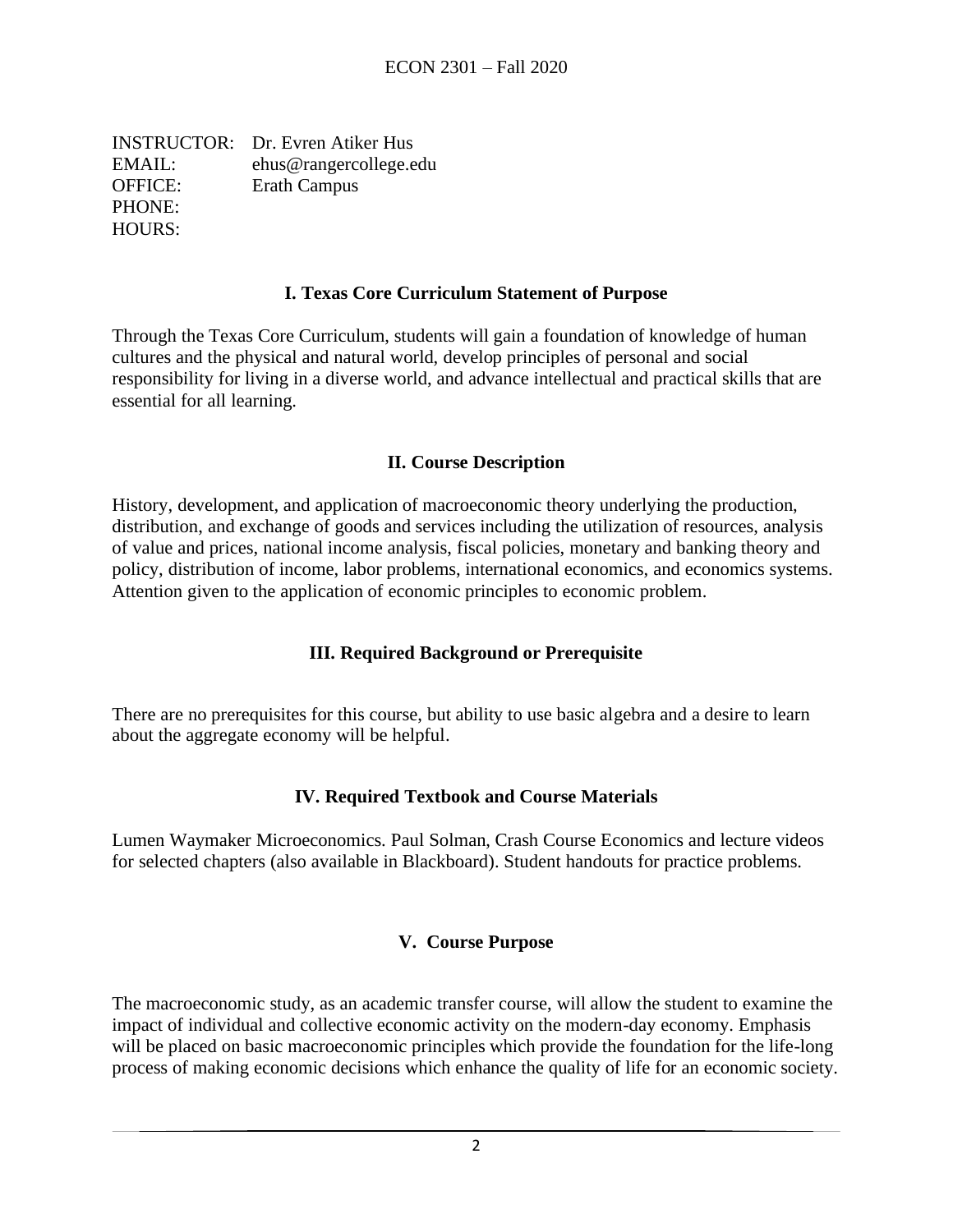### **VI. Learning Outcomes**

• Explain the role of scarcity, specialization, opportunity cost and cost/benefit analysis in economic decision-making.

• Identify the determinants of supply and demand; demonstrate the impact of shifts in both market supply and demand curves on equilibrium price and output.

• Define and measure Gross Domestic Product and national income and rates of unemployment and inflation.

• Identify the phases of the business cycle and the problems caused by cyclical fluctuations in the market economy.

• Define money and the money supply; describe the process of money creation by the banking system and the role of the central bank.

• Construct the aggregate demand and aggregate supply model of the macro economy and use it to illustrate macroeconomic problems and potential monetary and fiscal policy solutions.

• Explain the mechanics and institutions of international trade and their impact on the macro economy.

# **VII. Core Objectives**

This course meets the following of the six Core Objectives established by Texas:

- ☒ **Critical Thinking Skills (CT) –** Creative thinking, innovation, inquiry, and analysis; evaluation and synthesis of information
- $\boxtimes$  **Communication Skills (COM)** effective development, interpretation and expression of ideas through written, oral, and visual communication
- $\boxtimes$  **Empirical and Quantitative Skills (EQS)** The manipulation and analysis of numerical data or observable facts resulting in informed conclusions
- $\Box$  **Teamwork (TW)** The ability to consider different points of view and to work effectively with others to support a shared purpose or goal
- $\boxtimes$  **Social Responsibility (SR)** Intercultural competence, knowledge of civic responsibility, and the ability to engage effectively in regional, national, and global communities
- $\boxtimes$  **Personal Responsibility (PR)** The ability to connect choices, actions, and consequences to ethical decision-making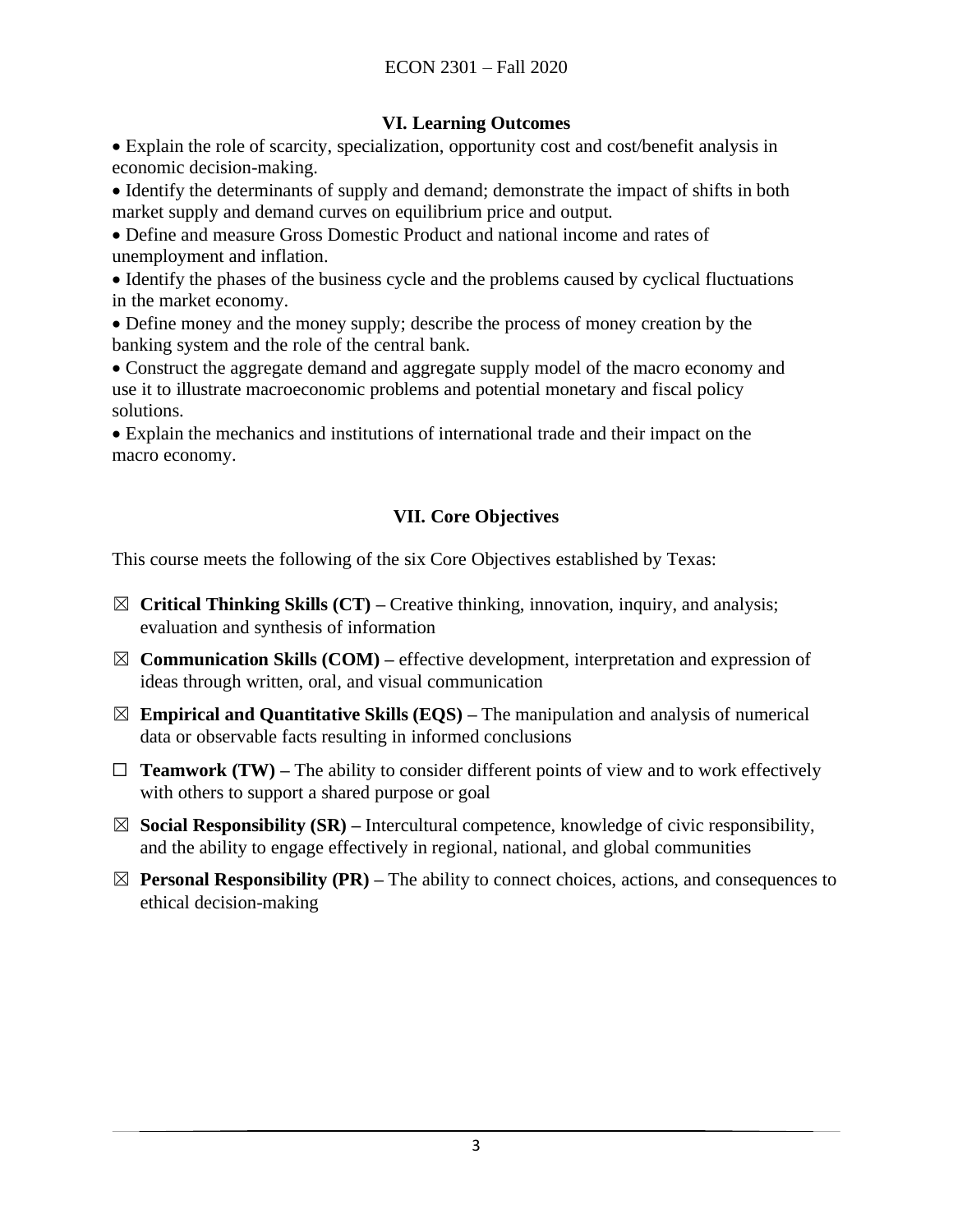### **VIII. Methods of Instruction**

Power Point presentations, discussions, videos, problem sets, Blackboard

#### **IX. Methods of Assessment**

#### **Exams (CT, COM, EQS, PR)**

Two exams, a midterm and a final exam will be given during the semester. These exams will consist of multiple choice, short identification or discussion questions, problems and will be given on the dates indicated on the class schedule.

Every effort should be made to take the exams as scheduled. Make-up exams are given at the discretion of the instructor and if allowed must be completed before the next scheduled exam.

#### **Quizzes (CT, COM, EQS, PR)**

Ten quizzes will be given during the semester. These quizzes will consist of multiple choice questions and problems.

#### **Discussion Board (CT, COM, SR)**

Each student must select two news articles dealing with economic subject matter from current media publications (newspapers, magazines, or internet news sources) and write a brief summary of each article. These Discussion Board presentations are to be "summaries" and not "copy – paste" activities. The summaries should be appropriate in length to adequately summarize the material presented in the article. The summary must be posted to the Discussion Board on or before the date due. In addition, each student must post comments on at least one classmate's article. The summaries will be graded on the basis of relevance to the economic study, content, and grammatical accuracy. Appropriate bibliographical citation must be presented for each article.

#### **Grading:**

Grades will be based on the scores from the exams, midterm, quizzes, homeworks, discussion board assignments and the Final exam. Students will receive the grade earned based on the following calculation:

Exams (20%) Midterm (20%) Quizzes (15%) Homeworks (10%) Discussion Board (15%) Final Exam (20%)

Grading scale: A = 90-100% B = 80-89 C = 70-79 D = 60-69 F = Below 60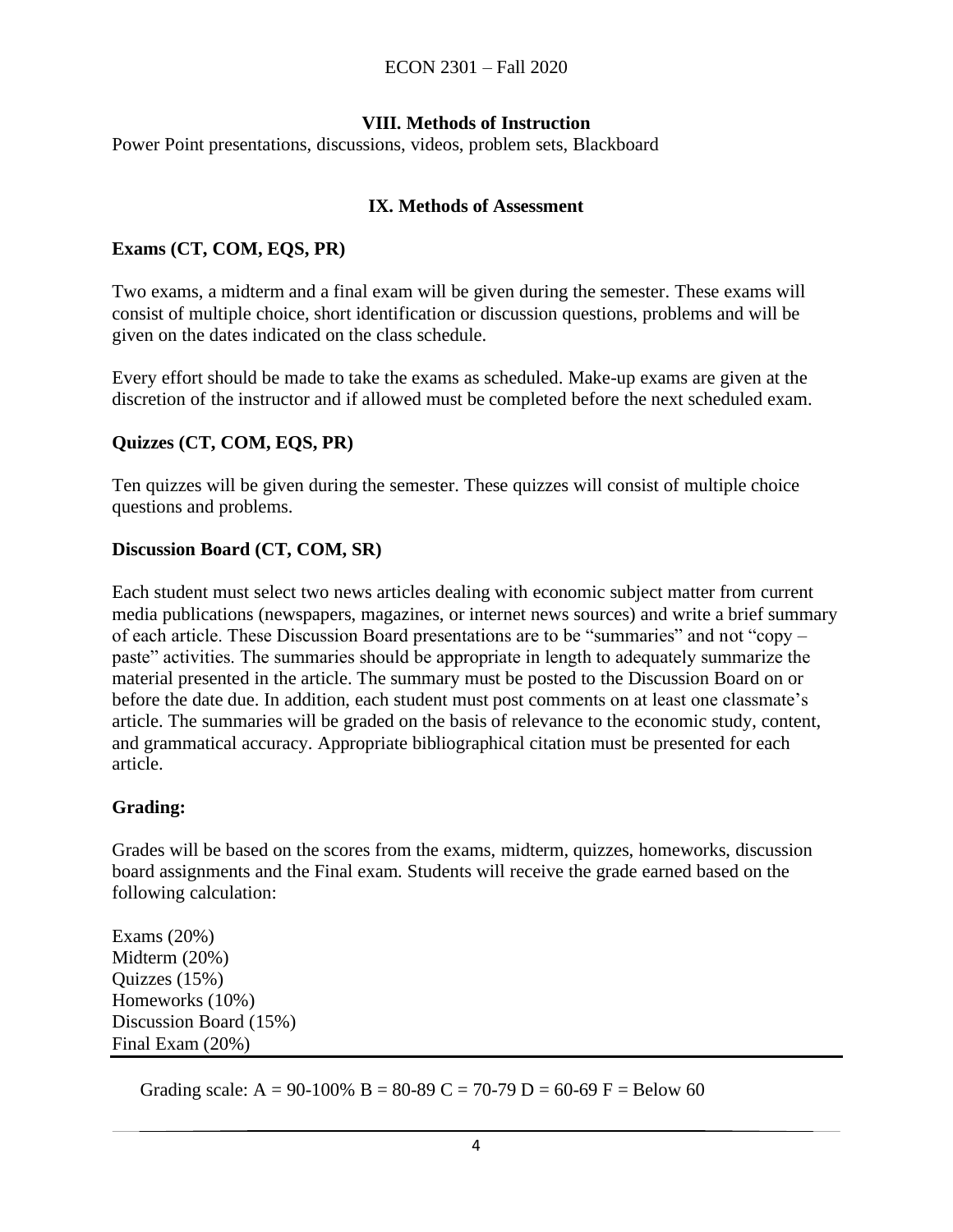# **X. Course/Classroom Policies**

**Assignments:** The primary responsibility of the student includes the reading of the material in the textbook. The following outline serves as a tentative schedule of the material to be covered as the course progresses. It is important to keep up with the reading of the material as assigned. Additional activities include participation on the discussion board, quizzes, reports and summaries, market analyses, critical thinking activities and/or other projects.

**Attendance:** Prompt and regular class attendance is considered essential for the successful completion of the class.

**Student Conduct:** Students are expected to take responsibility in helping maintain a classroom environment that is conducive to learning. In order to assure that all students have the opportunity to benefit from time spent in class, students are prohibited from using technology (cell Phones, I Pads, etc.) except as directed by the instructor. In addition, reading material not related to the class, sleeping, or engaging in any other form of distraction is viewed as inappropriate behavior and may result in disciplinary action as prescribed by the Ranger College Handbook

| Date    | Assignment                                             |
|---------|--------------------------------------------------------|
| Week 1  | Introduction                                           |
| Week 2  | Quiz #1 (Chapters 1& 2)                                |
| Week 3  | Quiz #2 (Chapter 3)                                    |
| Week 4  | Quiz #3, Review for First Exam                         |
| Week 5  | Exam $#1$                                              |
| Week 6  | Discussion Board Assignment #1 Due Friday. (Chapter 4) |
| Week 7  | Quiz #4, (Chapter 5), Quiz #5, Midterm Exam            |
| Week 8  | (Chapter 6)                                            |
| Week 9  | Quiz #6 (Chapter 7)                                    |
| Week 10 | Quiz #7, & (Chapter 8), Quiz #8, Review for 2nd exam   |
| Week 11 | Exam #2                                                |
| Week 12 | Discussion Board Assignment #2 Due Friday (Chapter 9)  |
| Week 13 | Quiz #9, (Chapter 10)                                  |
| Week 14 | Quiz #10 and Final Exam review                         |
| Week 15 | <b>Final Exam</b>                                      |

# **XI. Course Outline/Schedule**